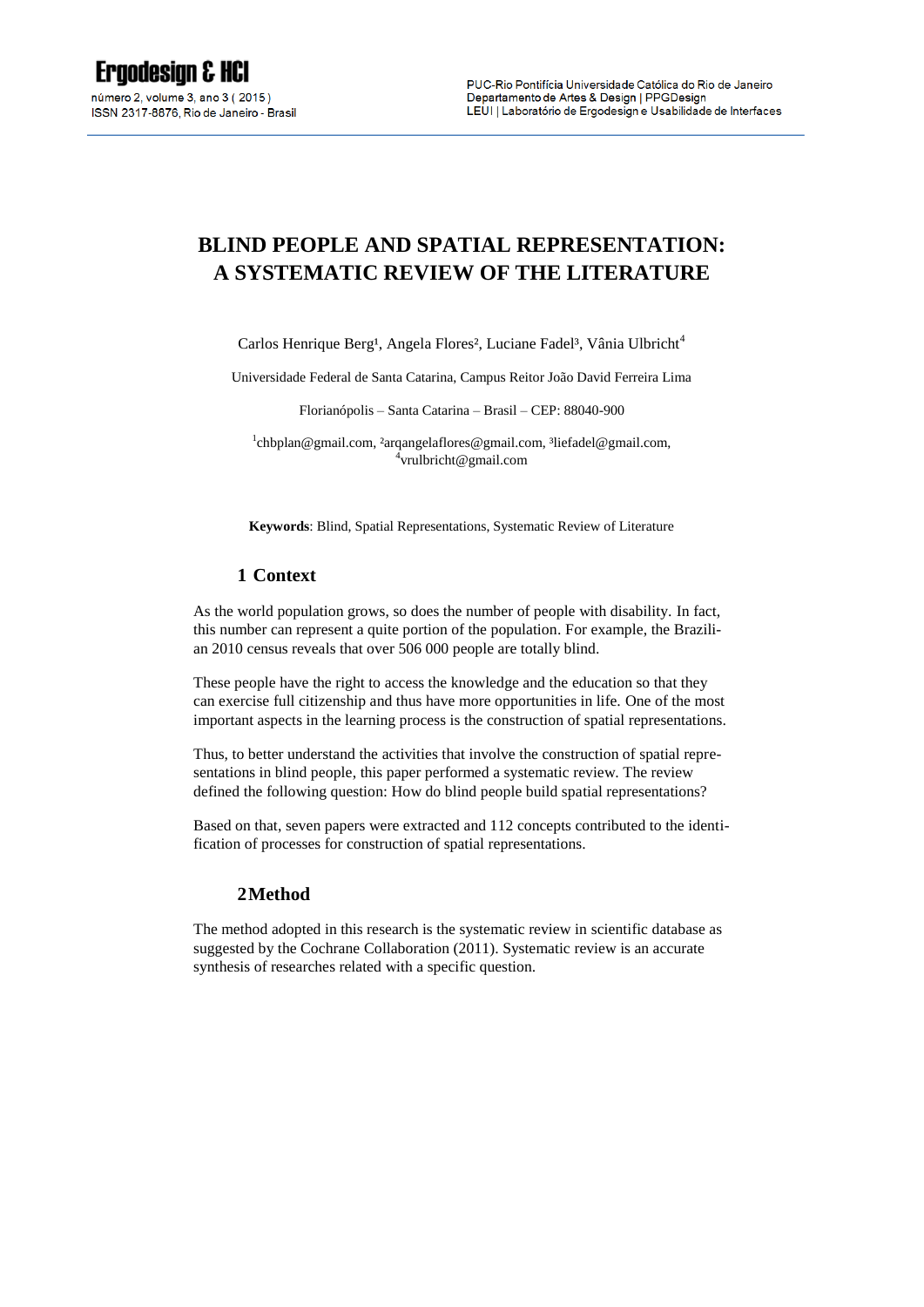The first step was the identification and selection of the papers .These papers were in six databases: IEEE Search System; SCOPUS; SPRINGER; Federal University of Santa Catarina Library, CAPES<sup>1</sup> Journals and Web of Knowledge.

The second one was the selection of the key words. The research found 81 key words, and after listed, accounted and sorted by number of citations it was possible to extract four of the most cited. Table 1 shows the key words and the quantity of the citations.

Table 1 – Key words and the quantity of citations

| Quant | <b>English</b>         |
|-------|------------------------|
|       | <b>Blind</b>           |
|       | Spatial representation |
| 2     | Spatial figure         |
|       | 3D objects             |

The authors, 2013

-

The search in database with these key words was made in 2013 with no restriction and initially found 10,823 articles. Full article constriction was applied within CAPES database.

The search excluded articles following these restrictions:

1<sup>st</sup> No one of the key words was found in the titles

2<sup>nd</sup> No one of the key words was found in the abstracts

3<sup>rd</sup> The article does not fit to the research topic

Then, only seven articles were selected for the research, as shown in table 2.

<sup>&</sup>lt;sup>1</sup> <http://www.capes.gov.br/> Coordination of Personnel Training in High Education (Coordenação de Aperfeiçoamento de Pessoal de Nível Superior - Capes), foundation of the Ministry of Education, plays a key role in expanding and consolidating the strict sense graduate (masters and doctorate) in all Brazilian states.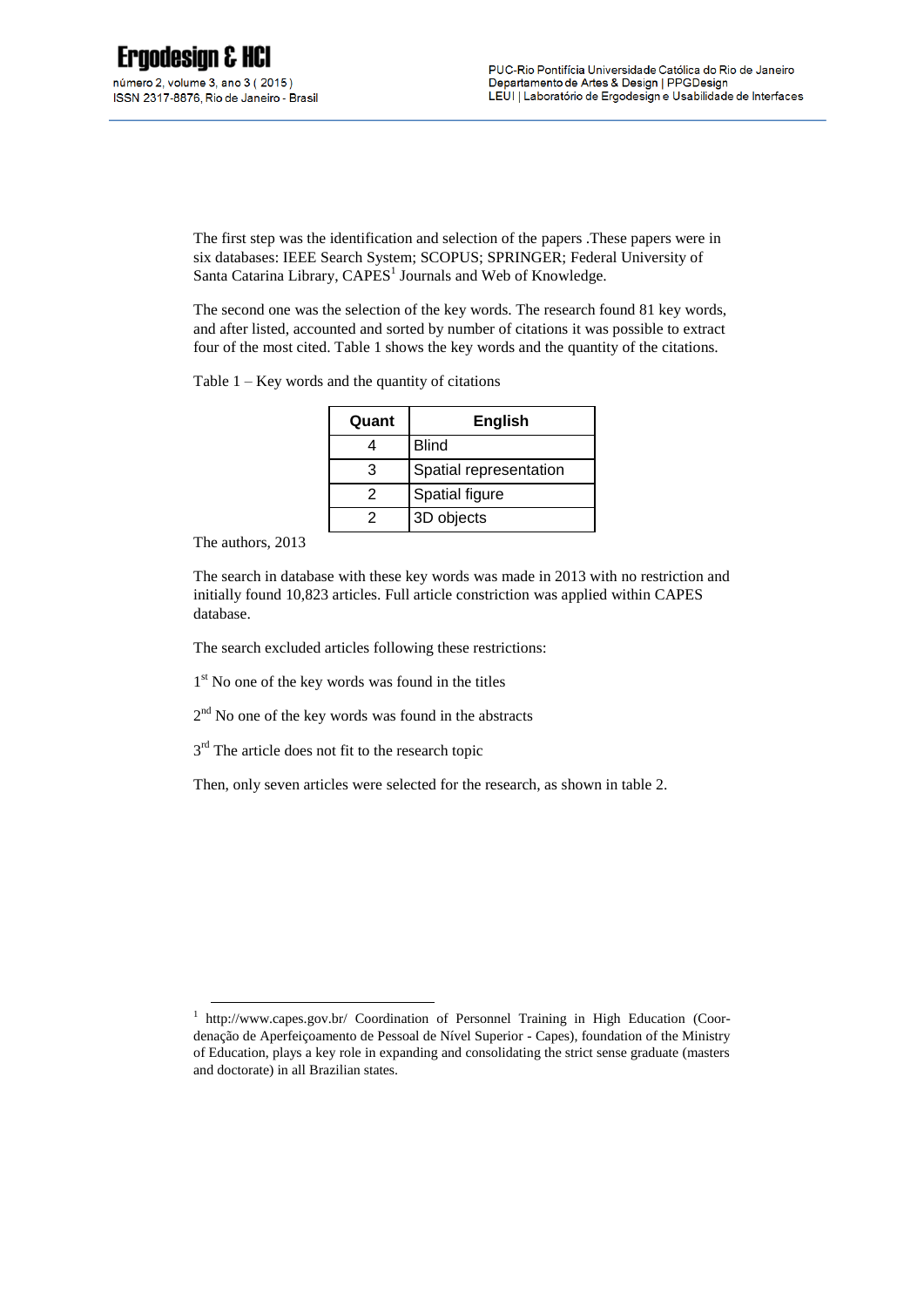Table  $2 - 1$  author, title and year of the extracted articles

| #1 Author          | <b>Títle</b>                                                     | Ano  |
|--------------------|------------------------------------------------------------------|------|
| AFONSO, Amandine   | Structural properties of spatial representations in blind people | 2010 |
| HABER, Ralph N.    | Properties of spatial representations                            | 1993 |
| LANDAU, Barbara    | Spatial Knowledge and Geometric Representation                   | 1981 |
| LANDAU, Barbara    | Spatial Representation of Objects                                | 1989 |
| MILLAR, Susanna    | Spatial Representation by Blind and Sighted Children             | 1976 |
| SCHMIDT, Susanna   | Spatial representations in blind people                          | 2012 |
| TESHIMA, Yoshinori | Three-Dimensional Tactile Models                                 | 2010 |

The authors, 2013

# **3 Results**

The reading of the seven articles allowed identifying 112 concepts about the four key words. This concepts lead to identify the most important senses that blind people uses to build spatial representations, which are the tactile, the hearing and the haptic sensation.

Haber et al (1993) reasoned how so little is known about the brain functionality, but, some fields have success in understanding how humans create spatial representations. Spatial representations (SR) are the human ability to build knowledge using metaphors and make the relationship between the man and the world. The research of SR begins in the psychology study of the memory in sighted and blind people (HABER et al, 1993).

Afonso (2010) claims that SR includes metrical information and Landau (1989) provide strong evidence of the possibility that the spatial representations of children include metric data. Haber et al (1993) demonstrated that children SR incorporate geometric proprieties. Still, Landau (1989) propose that SR as a mechanism sensible to Euclidean Relationships, wherein the inference rules are specifically applied, creating the perception of new relationships without need to produce a spatial representation.

Studies in other cognitions areas revealed the spatial knowledge as a rich system in blind children (LANDAU, 1989). In addition, the research pointed that the haptic abilities, objects spatial representations and simple maps (LANDAU, 1989), are useful to build SR.

Afonso (2010) argues that the verbal information and speech seem to be transformed into spatial representations, incorporating the metric distances between different locations on a navigable environment.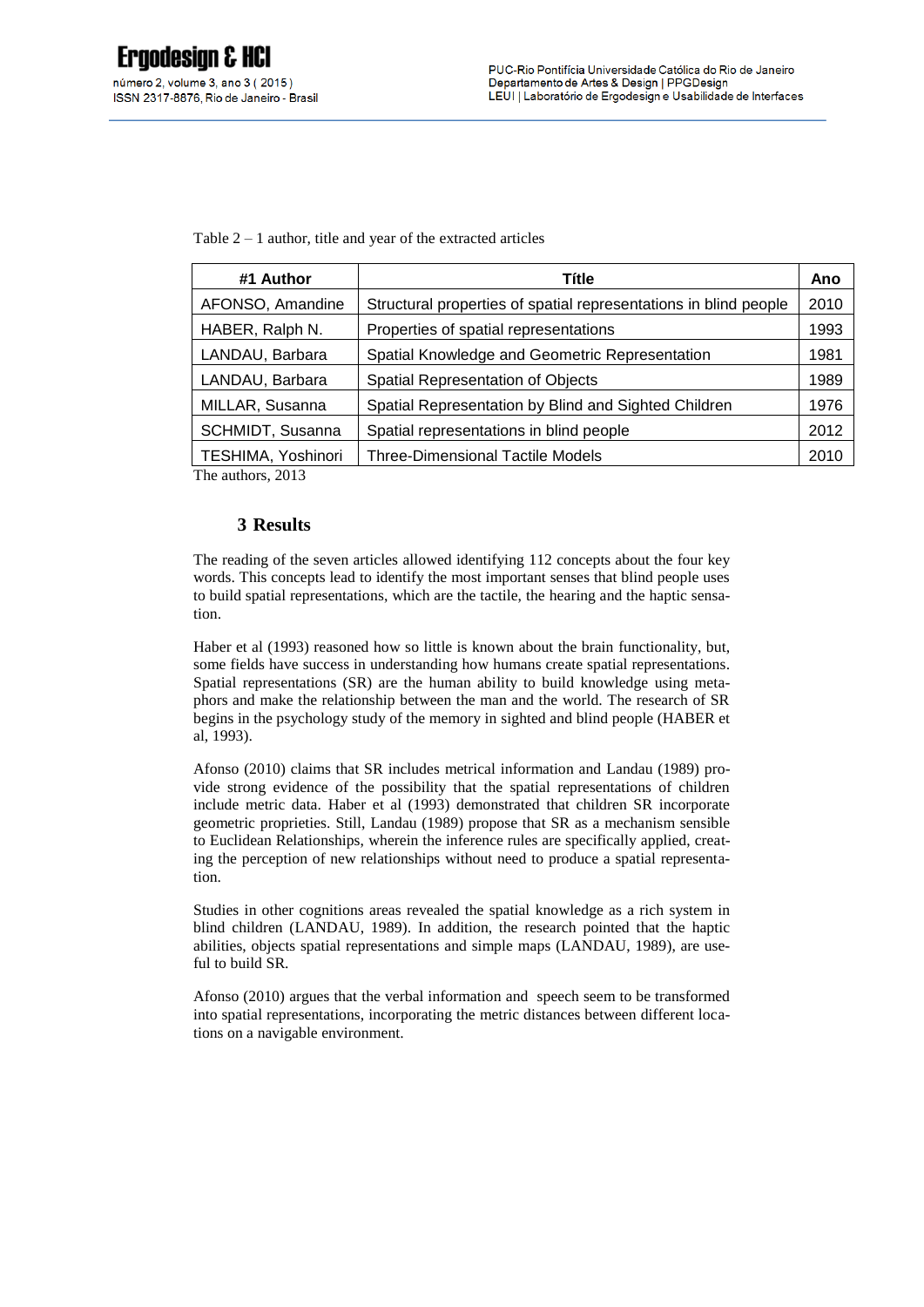Teshima (2010) considers that blind people can recognize three-dimensional ways of haptic sensations and beyond that.

The difference between blind and sighted people does not lie in the inability of blind people to process spatial representations, but is their limited use of efficient strategies to build and use this type of representation (Schmidt et al, 2012). For Landau et al (1981) blindness in children severely limits the exploitation of opportunities and its ability to develop a good SR.

# **4 Considerations**

This paper describes the systematic review to identify concepts that can be used to answer the question of how blind people make spatial representations. The review selected seven papers and within them identified 112 concepts from the key words.

As the main concepts about how can blind people build spatial representations are the following topics:

 $\Diamond$  despite the disabilities the mental process of blind and sighted is the same

 $\Diamond$  blind people build spatial representations by the touch, speech and haptic sensations.

◊ blind people work with map-links

 $\Diamond$  in the case of the blind, the greater the stimulus and the experience, the greater the repertoire of elements to representation

Researchs from Landau et al (1981), Alfonso (2010), Haber et al (1993) and Millar (1976), claim that blind people showed use Euclidean metrics and ratios for navigation.

Thus, based on this systematic review, the main way to build spatial representations in blind people are tactile, haptic and verbal descriptions. The use of maps is very common, and the greater blind people's repertoire, the better their browsing. The final consideration was that despite the disability, it was found no difference between the sighted and blind people for the construction of SR.

# **5 References**

1. AFONSO, Amandine et al. Structural properties of spatial representations in blind people: Scanning images constructed from haptic exploration or from locomotion in a 3-D audio virtual environment. Memory & Cognition, Orsay, v. 5, n. 38, p. 1-14, 2010.